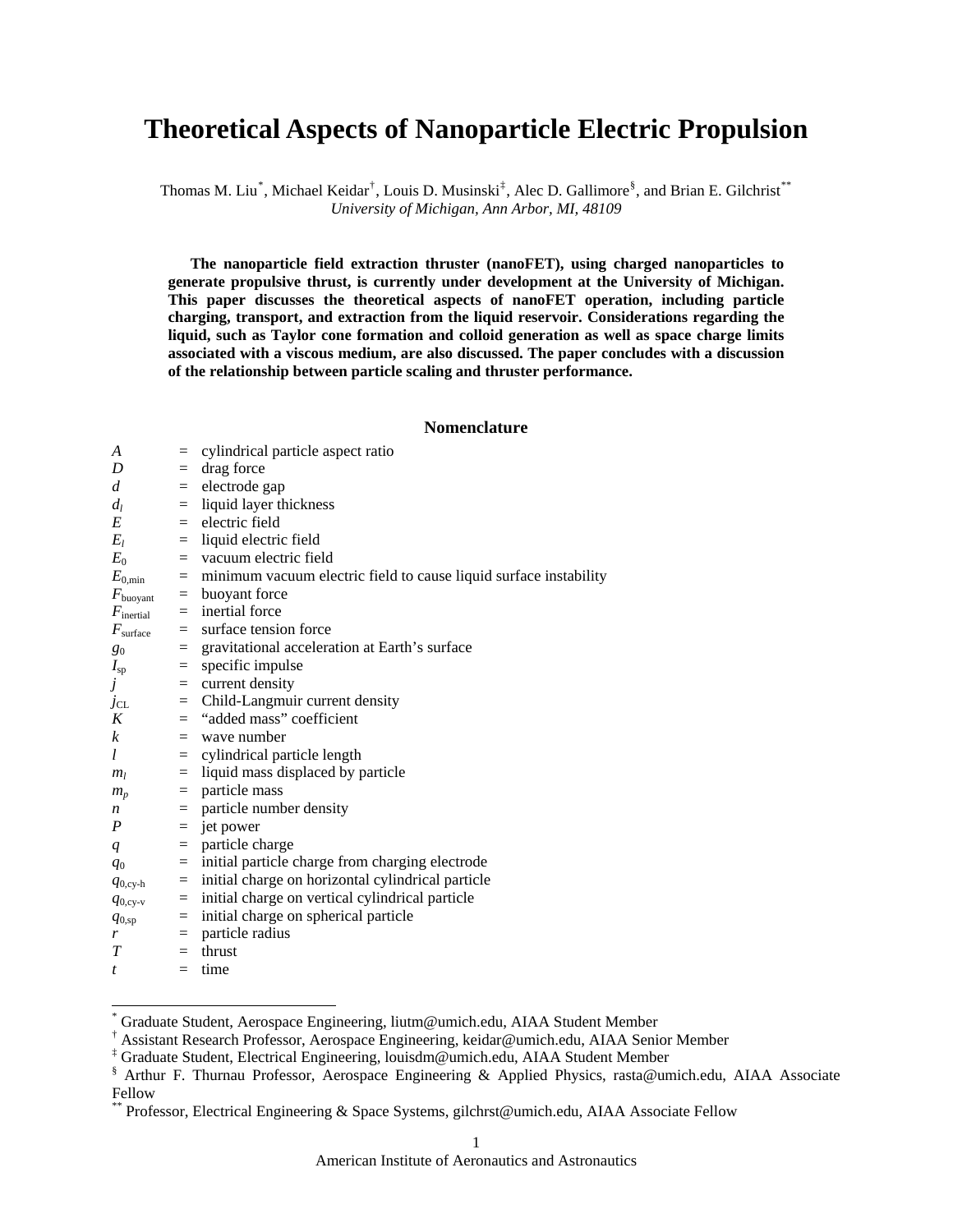| $t_{\rm ex}$        |     | particle extraction time                |
|---------------------|-----|-----------------------------------------|
| V                   | $=$ | bias voltage across electrodes          |
| $\mathcal{V}$       | $=$ | particle velocity                       |
| $\stackrel{*}{\nu}$ | $=$ | characteristic particle velocity        |
| $V_I$               | $=$ | voltage drop in liquid layer            |
| $V_{o}$             | $=$ | accelerating potential                  |
| W                   | $=$ | particle weight                         |
| Z.                  |     | $=$ axial coordinate                    |
| $\alpha$            |     | $=$ drag factor                         |
| $\beta$             |     | $=$ field enhancement factor            |
| $\gamma$            |     | $=$ surface tension coefficient         |
| $\mathcal{E}_l$     | $=$ | permittivity of liquid                  |
| $\varepsilon_0$     | $=$ | permittivity of free space              |
| $\mu_{l}$           | $=$ | dynamic viscosity coefficient of liquid |
| $\rho_l$            | $=$ | liquid mass density                     |
| $\sigma_l$          | $=$ | liquid electrical conductivity          |
| $\tau$              | $=$ | charge loss time constant               |
| $\varphi$           |     | $=$ electric potential                  |
| $\omega$            |     | $=$ wave frequency                      |

## **I. Introduction**

ECENTLY, a new concept was proposed to use highly RECENTLY, a new concept was proposed to use highly scalable MEMS/NEMS (micro/nano-electromechanical systems) technologies applied to nanoparticle electric propulsion.<sup>[1](#page-11-0)</sup> Using nanoparticles permits the tuning of the specific impulse  $(I_{sp})$  and thrust over a very broad range. When high  $I_{sp}$  is required, small nanoparticles can be emitted; for lower  $I_{sp}$ , larger nanoparticles can be used for higher thrust capability.  $I_{\rm SD}$  and thrust range can be controlled by the size, shape, and density of the particles as well as the acceleration potential.

 The use of nanoparticles can be contrasted with the formation of small droplets in colloid thrusters. With the right emission current and temperature, charge extraction in colloid thrusters can produce instabilities that result in the formation of charged microscopic droplets (colloids).<sup>[2](#page-11-1)</sup> While these droplets could in principle be used to



**Figure 1. Single emitter element of a multi-grid, nanoparticle thruster using a dielectric liquid.**  *Charge neutralization can be accomplished by other emitter elements in the nanoFET array operating with opposite polarity.*

accomplish the same propulsive goal as nanoparticles, droplet sizes are difficult to control, and a size spreading is expected that reduces thrust controllability. Using nanoparticles under conditions that avoid the generation of colloids permits the tuning of propulsion performance via the charge-to-mass ratio.

 This nanoparticle electric propulsion concept, under development at the University of Michigan, is named the nanoparticle field extraction thruster (nanoFET), schematically shown operating in a dielectric liquid in Figure 1. The nanoFET system uses conductive nanoparticles of well characterized dimensions and charge states. These nanoparticles are suspended in a low vapor pressure liquid, which is circulated and transported to extraction zones through microfluidic channels. At the extraction zones, the particles are charged via contact with an electrode that is immersed in the dielectric liquid. When particles acquire sufficient charge, they are lifted off the electrode by an imposed electric field provided by the biased MEMS gate structures. Particles are transported to the liquid surface by the electrostatic force and must then overcome the surface tension force to be extracted from the liquid. Following extraction, the particles are accelerated by the imposed electric field to provide thrust.

 Significant operational and performance advantages may be achieved with nanoFET over other electric propulsion technologies. These advantages include:

• *Highly integrated system*: The use of MEMS technology enables a "flat panel" thruster design that incorporates power processing as well as nanoparticle manufacture, storage, feed, extraction, and acceleration. Such compact design simplifies propulsion system integration and lowers thruster specific mass. Because different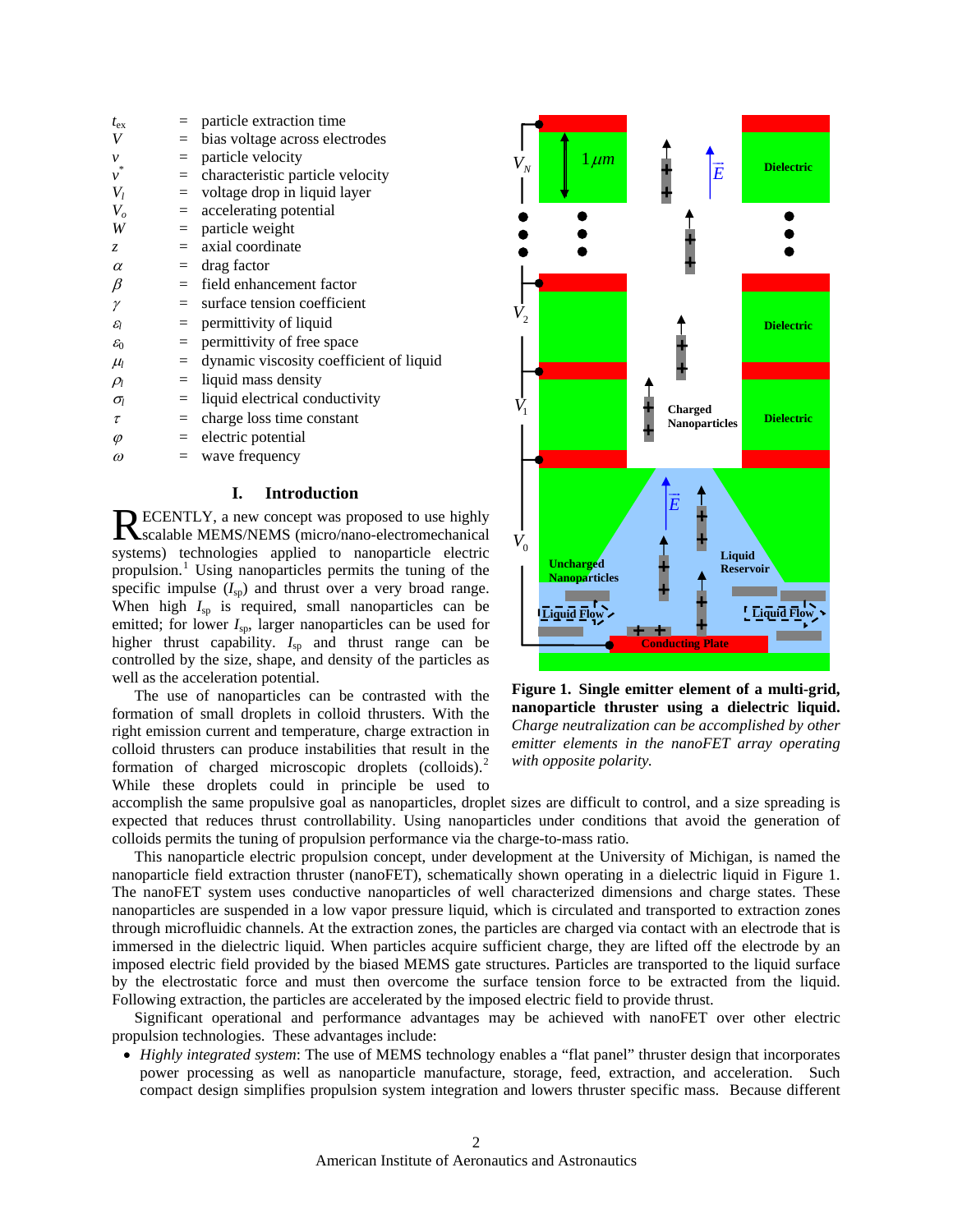regions of nanoFET can emit particles of opposite polarity, neutralizer requirements are simplified as nanoFET is a self-neutralizing thruster.

- *Geometrically scalable*: A "flat panel" design enables a single thruster type, which can be straightforwardly scaled, to span a broad power range. This "plug-and-play" technology decouples thruster design from spacecraft design and provides mission planners with greater flexibility.
- *Operational lifetime not driven by primary life-limiting factors of other electric propulsion systems*: Charging of the nanoparticles is accomplished without ionization, meaning greater reliability and the absence of cathodes, which are one of the principal lifetime limiters of current electric propulsion systems. Propellant charging, as opposed to propellant ionization, also accounts for part of the efficiency gains nanoFET affords.
- *Better controllability*: Charge-to-mass ratio is much better regulated for nanoparticles than for colloids, resulting in better controllability for nanoFET versus colloidal thrusters.
- *Higher thrust density*: Whereas state-of-the-art ion thrusters operate substantially below the space charge limit to ensure proper ion optics operation, nanoFET should operate much closer to the space charge limit since the charges will be contained in a fewer number of particles. Thus, thruster specific mass would be reduced.
- *Enormous specific impulse range at high thrust efficiency*: The ability to tune propulsion characteristics via different nanoparticle dimensions and charge states should permit thrust efficiencies over 90% for a specific impulse range of 100 to 10,000 seconds, as seen in Figure 2. Such high efficiencies would result in thrust-topower ratios, especially at low specific impulse, that are greater than state-of-the-art ion and Hall thrusters. This capability would be enhanced by the ability to manufacture tailor-made nanoparticles *in situ*. Consequently, nanoFET could operate at high specific impulse in cruise mode and yet switch to a high thrust mode when needed. This flexibility provides a wider margin for mission designers to accommodate offnominal mission scenarios as well as dynamic retasking of space assets to take advantage of in-flight opportunities.



**Figure 2. nanoFET's enormous**  $I_{\text{sp}}$  **range at high efficiencies.** *The accelerating voltages are from 800 V to 10 kV for carbon nanotubes of (1) 5-nm diameter and 100-nm length, (2) 1-nm diameter and 100-nm length, and (3) 1-nm diameter and 3.5-*μ*m length.*

This paper focuses on the theoretical aspects of nanoFET operation. Advantages and initial proof-of-concept test results for the nanoFET system are discussed in detail in a parallel paper (AIAA-2006-480[3](#page-11-1)).<sup>3</sup>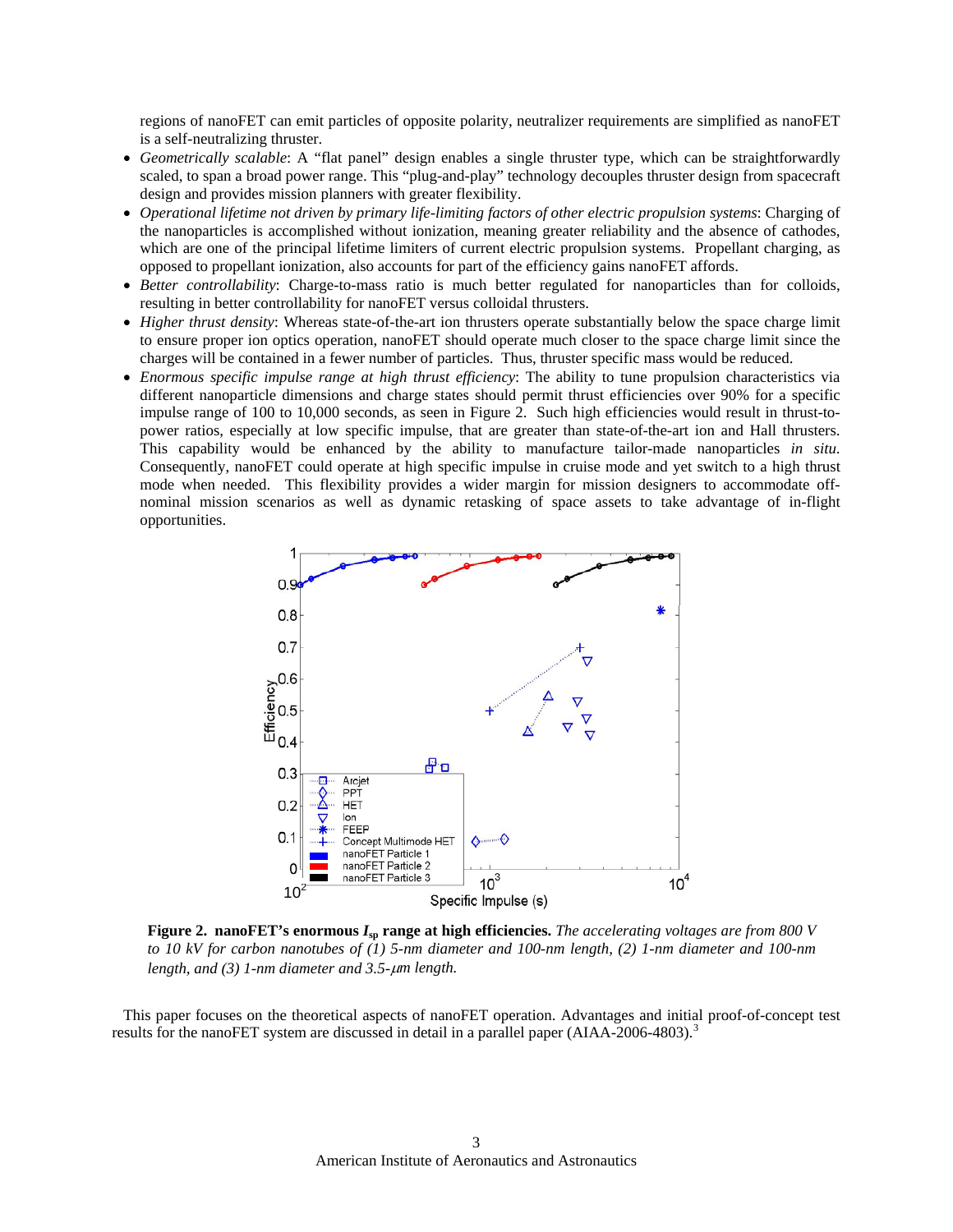

**Figure 3. Simplified conceptual model of nanoFET to understand electric fields in the system.** *A vacuum gap exists between the dielectric liquid and the upper electrode.*



Figure 4. Comparison between vertically and <sup>q</sup> **horizontally orientated cylindrical particles.** *(a) Ratio of acquired particle charge; (b) ratio of required electric field for particle lift-off.* For horizontally orientated cylinders, the acquired charge is required electric field for particle lift-off.

## **Electrode II. Particle Behavior in nanoFET**

To understand the electric fields and particle behavior during the charging, transport, extraction, and acceleration stages, the nanoFET system can be modeled, as in Figure 3, as a pair of biased electrodes separated by a dielectric liquid layer and a vacuum gap. Within the vacuum gap, the electric field is given by

$$
E_0 = \frac{V}{d + \left(\frac{\varepsilon_0}{\varepsilon_i} - 1\right) d_i}.
$$
 (1)

Within the dielectric liquid, the electric field is

$$
E_{l} = \frac{\varepsilon_{0}}{\varepsilon_{l}} E_{0} = \frac{V}{\frac{\varepsilon_{l}}{\varepsilon_{0}} d + \left(1 - \frac{\varepsilon_{l}}{\varepsilon_{0}}\right) d_{l}}.
$$
 (2)

### **A. Particle Charging and Lift-Off**

 For a charged particle to lift off the electrode, the electrostatic and buoyant forces on it must exceed the gravitational, image charge, and adhesion forces restraining it. In a zero-g space environment, the gravitational and buoyant forces are neglected. For particle sizes on the order of the electrode surface roughness, the adhesion force becomes significant and must be taken into account.

 For a conductive spherical particle in contact with an electrode and submersed by the liquid,  $Félici<sup>4</sup>$  $Félici<sup>4</sup>$  $Félici<sup>4</sup>$  gives the acquired particle charge as

$$
q_{0,\rm sp} = \frac{2\pi^3}{3} r^2 \varepsilon_l E_l \,. \tag{3}
$$

$$
q_{0,\text{cy-h}} = 2\pi r l \varepsilon_l E_l. \tag{4}
$$

Proof-of-concept tests have shown that field focusing on a cylindrical particle's tips leads to a moment that rotates the cylinder from a horizontal to a vertical position prior to lift-off. The acquired charge for a vertically orientated cylinder is

$$
q_{0,\text{cy-v}} = \pi \frac{l^2}{\ln\left(\frac{2l}{r}\right) - 1} \varepsilon_l E_l.
$$
 (5)

 As the cylinder rotates from a horizontal to a vertical orientation, it acquires a larger charge and a greater electrostatic lifting force for a given electric field. Consequently, the minimum required electric field for lift-off decreases as the particle becomes vertical, as seen in Figure 4.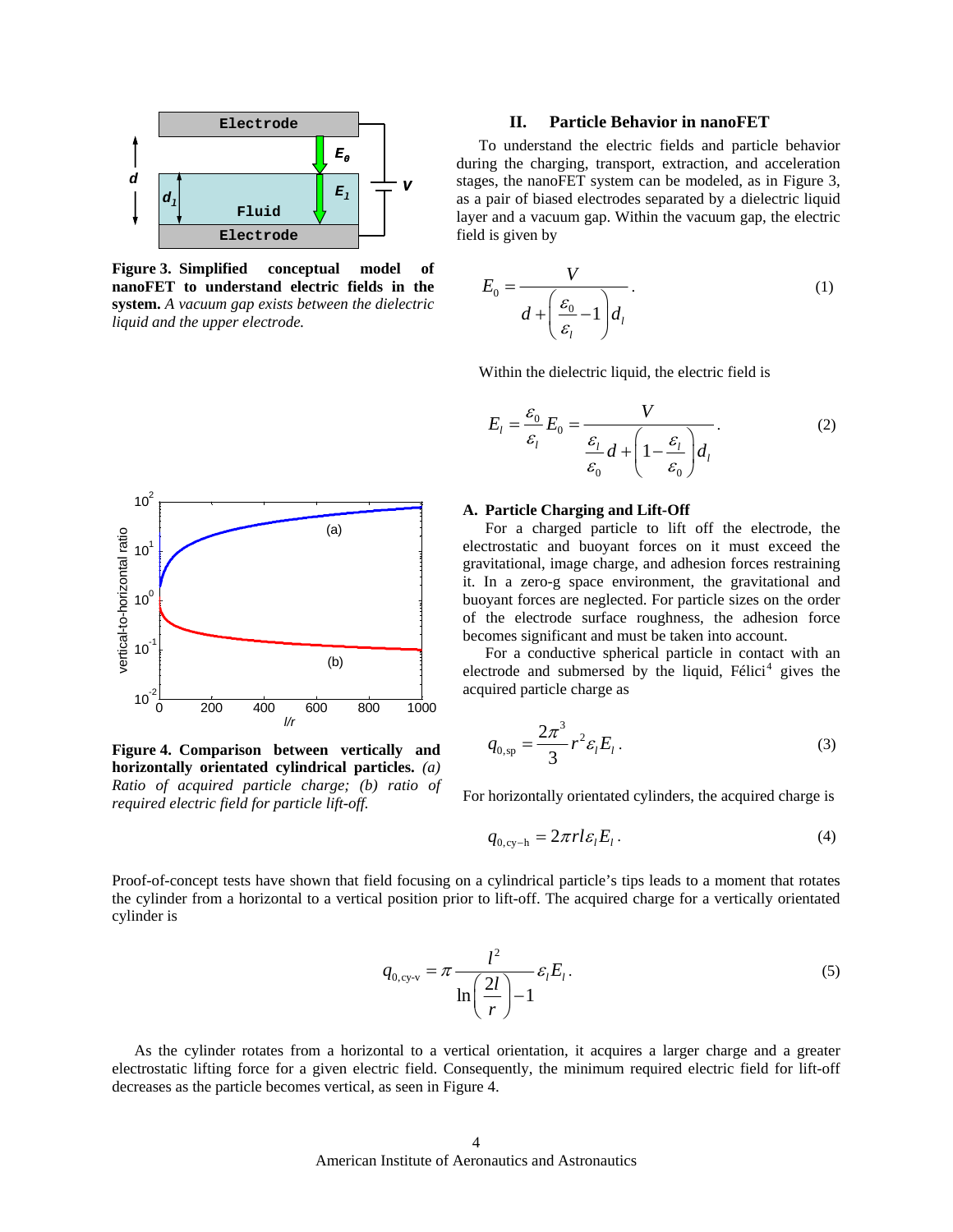

**Figure 5. Representative dynamics of particle motion in liquid for proof-of-concept tests.**  *Terminal velocity is quickly reached (top). Electrostatic and drag forces dominate (bottom). Particles are aluminum cylinders, 300* μ*m in diameter and 1.5 mm in length, traversing a 2-mm thick silicone oil layer at 61 V/mm.*

#### **B. Particle Dynamics in Liquid**

 Once the particle leaves the electrode surface, the adhesion and electric image forces rapidly vanish, and a fluid drag force now acts to counteract particle motion through the liquid. For the viscous flow regime, the drag force on a sphere is

$$
D = 6\pi\mu_{l}rv. \tag{6}
$$

 A cylindrical particle can be modeled as an elongated rod moving parallel to its  $axis.<sup>5</sup>$  $axis.<sup>5</sup>$  $axis.<sup>5</sup>$  The fluid drag becomes

$$
D = \frac{2\pi\mu_l l v}{\ln\left(\frac{l}{2r}\right) + 0.193}.
$$
\n(7)

 As the particle is transported, charge on the conductive particle is gradually leaked to the liquid. The particle charge decreases with time according to

$$
q(t) = q_0 \exp\left(-\frac{t}{\tau}\right),\tag{8}
$$

with the charge loss time constant given as

$$
\tau \equiv \frac{\varepsilon_l}{\sigma_l} \,. \tag{9}
$$

The particle's inertial force must account for the "added mass" of the liquid that is accelerated along with the particle. This inertial force is given by

$$
F_{\text{inertial}} = \left(m_p + Km_l\right)\frac{dv}{dt},\tag{10}
$$

with the coefficient *K* dependent on particle geometry. For spheres, this coefficient is equal to 0.5. For cylinders modeled as prolate ellipsoids moving parallel to its axis, the "added mass" becomes negligible at high aspect ratios. Assuming that a particle's motion is independent of other particles, the equation of motion for a particle in the liquid is shown below. In zero-g, the buoyant and gravitational forces vanish.

$$
\left(m_p + Km_l\right)\frac{dv}{dt} = q(t)E_l - D + F_{\text{buoyant}} - W\ . \tag{11}
$$

 Figure 5 shows the expected dynamical behavior of the millimeter-sized particles used in the proof-of-concept experiments. A particle quickly reaches terminal velocity in the low-Reynolds number flow and traverses the liquid layer fast enough that charge loss to the liquid is negligible. Figure 5 also indicates the relative magnitudes of the forces acting on a particle while it is in the liquid. Even in the laboratory environment, the electrostatic and drag forces dominate the gravitational forces. As smaller particles are used, the gravitational forces become even less significant.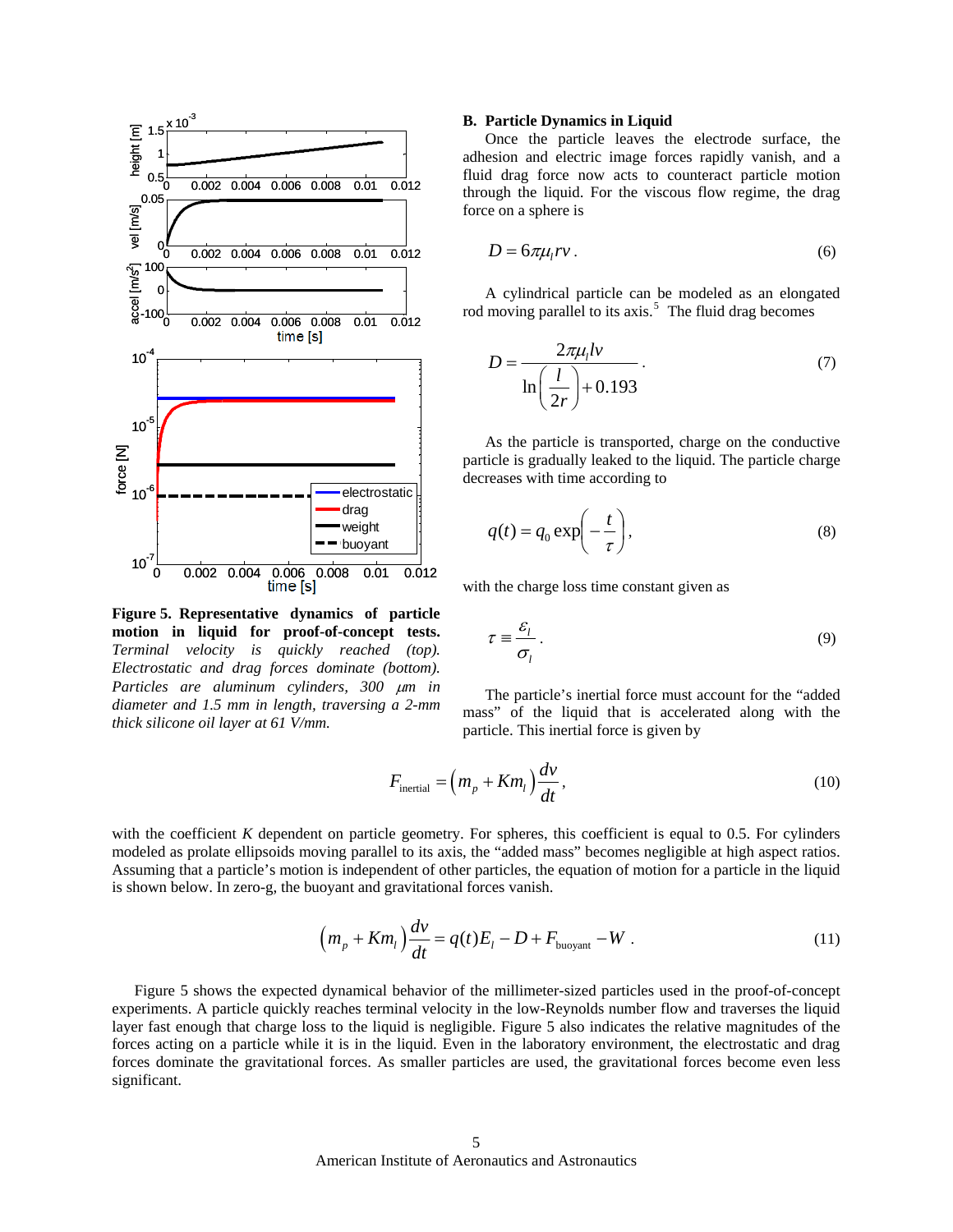## **C. Particle Extraction through Liquid Surface**

 At the liquid surface, the particle must overcome surface tension forces in order to be extracted. As the particle size becomes smaller, surface tension becomes increasingly significant because it decreases linearly with the scale of the particle while all other forces decrease by a higher power. The surface tension force is given as

$$
F_{\text{surface}} = 2\pi r \gamma \,. \tag{12}
$$

Field focusing on the particle leads to an increase in the electrostatic force extracting the particle at the liquid surface. As a first-order estimate, the field enhancement factor is assumed to be

$$
\beta \approx 1 + \sqrt{\frac{l}{2r}},\tag{13}
$$

which is a scaling typically used for carbon nanotube field emitters.  $6\text{ By making simplifying assumptions that the}$  $6\text{ By making simplifying assumptions that the}$ liquid wets the particle completely for the maximum surface tension force and that particle extraction does not take place until a full particle length above the unperturbed liquid surface, the equations of motion can be iterated to determine the particle dynamics during the extraction process. As in the case of particle motion in the liquid, the gravitational forces are negligible compared to the electrostatic, drag, and surface tension forces.



**Figure 6. Stability curves for surface electrohydrodynamic waves.** *Region to the right of the curves represents the regime of wave instability.*

#### **D. Post-Extraction Particle Acceleration**

 After extraction from the liquid, the particle emerges in the vacuum gap. Neglecting the insignificant gravitational force, the particle undergoes constant accelerated motion due to the vacuum electric field before being expelled to create thrust.

# **III. Liquid Surface Instability**

Under the typical conditions of the colloid thruster, the stable cone jet is considered to be a prerequisite for the generation of droplets. The presence of a high electric field near the liquid surface generally creates surface instabilities that are undesirable for nanoFET because they grow to form Taylor cones that can eject fluid droplets. These colloids, with poorly defined charge-tomass ratios, would reduce the overall nanoFET performance. Fortunately, nanoparticle protrusion from the liquid surface during the extraction process should lead to focusing of the electric field on the particle, thus reducing the likelihood of Taylor cone and liquid jet formation.

At equilibrium in the laboratory setting, the liquid achieves a balance between electric pressure, hydrostatic pressure, and surface tension. Using a corrected version of Tonks's formula<sup>[7](#page-11-1)</sup> adapted for dielectric liquids, the minimum vacuum electric field that would cause a perturbed liquid surface to become unstable is

$$
E_{0,\min} = \left(\frac{4g_0\gamma\rho_l}{\varepsilon_0^2}\right)^{\frac{1}{4}} \left[1 + \left(\frac{\varepsilon_0}{\varepsilon_l}\right)^2\right]^{-\frac{1}{2}}.
$$
 (14)

 As gravitation effects vanish in zero-g, this simple model for the critical electric field must be modified to account for the presence of electrohydrodynamic waves. In general, the dispersion relation for these surface waves in the absence of gravity<sup>[8](#page-11-1)</sup> is given by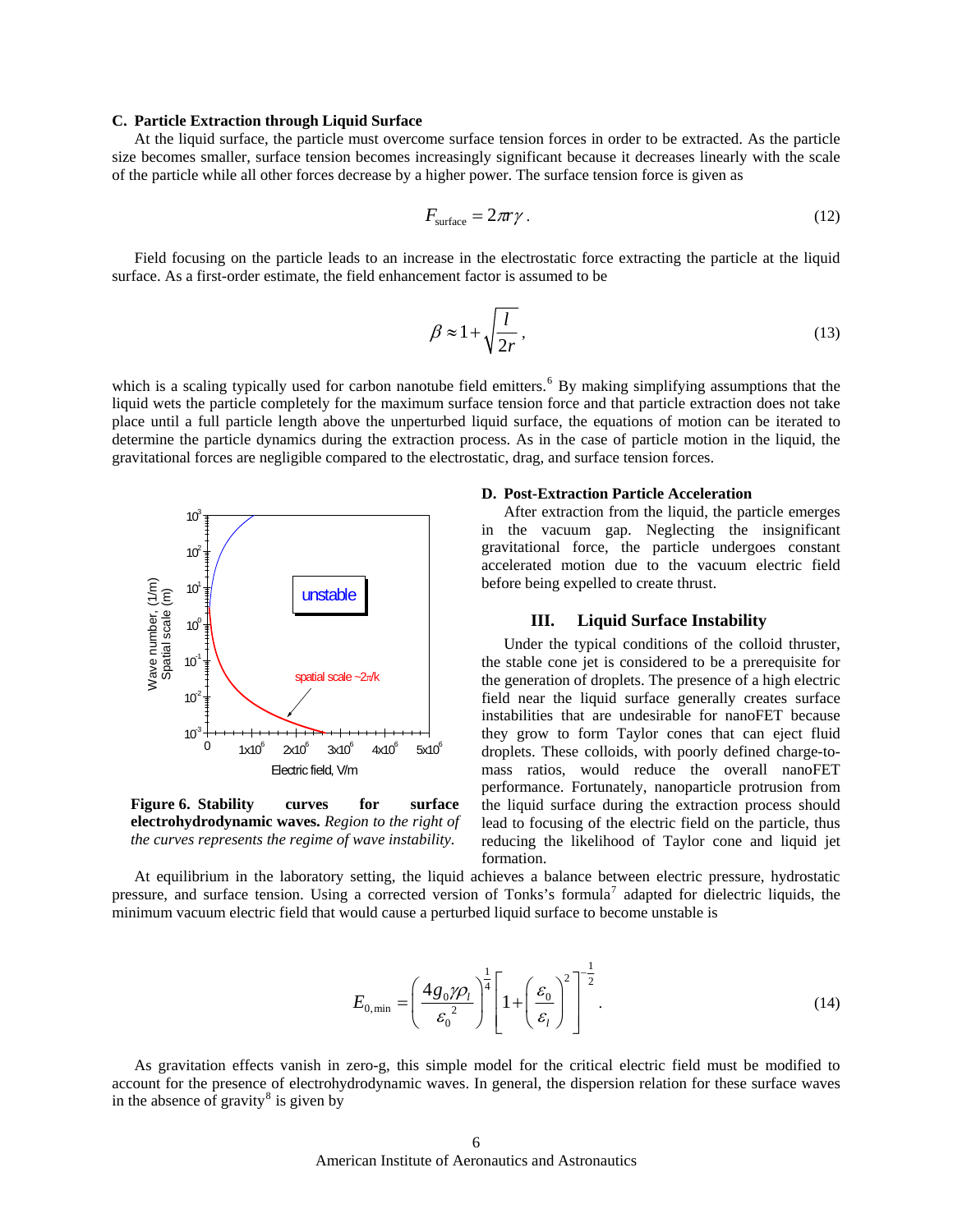$$
\omega^2 = -\frac{\varepsilon_0 E_0^2}{\rho_l} k^2 + \frac{\sigma_l}{\rho_l} k^3.
$$
\n(15)

The surface is stable if the wave number satisfies

$$
k > \frac{\varepsilon_0 E_0^2}{\sigma_l},\tag{16}
$$

or if the characteristic spatial scale of the system is smaller than 1/*k*, as seen in Figure 6. Therefore, a smaller spatial scale for the system or a smaller electric field would promote surface stability. Further analysis is in progress to establish the main factors affecting liquid surface instability, including flow parallel to the liquid surface as in the nanoFET feed system depicted in Figure 1.

| Vacuum<br><b>Extraction Electric</b><br>Field $[V/\mu m]$ | Al cylinders<br>$(300 \text{-} \mu \text{m} \text{ dia.},$<br>$1.5$ -mm length) | Al spheres<br>$(800 - \mu m)$ dia.) |
|-----------------------------------------------------------|---------------------------------------------------------------------------------|-------------------------------------|
| <b>Extraction Model</b>                                   | 1.09                                                                            | 1.81                                |
| <b>Test Results</b>                                       | $1.32 \pm 0.05$                                                                 | $1.78 \pm 0.02$                     |
| Model Error                                               | 17%                                                                             | 2%                                  |

**Table 1. Comparison of particle extraction threshold between simplified extraction model and proof-of-concept test results.** *Results are also displayed in Figure 7.*



**Figure 7. Vacuum electric fields for Taylor cone formation and particle extraction in proof-of-concept tests.** *Cylindrical (300-*μ*m diameter and 1.5-mm length) and spherical (800-*μ*m diameter) Al particles traversed a total electrode gap of 12.7 mm partially filled with silicone oil.*

 Figure 7 shows the vacuum electric fields needed to achieve Taylor cone formation and particle extraction in the proof-of-concept tests (see AIAA-2006-4803). For Taylor cone formation, the measured electric fields are in good agreement with Equation 14; for particle extraction, the measured electric fields in Table 1 are within 20% of the theoretical predictions using the simplified extraction model governed by Equation 13. Note that the extraction threshold for each particle type is essentially independent of liquid thickness because of negligible charge loss to the liquid during the proof-of-concept tests. The proof-of-concept tests have helped to validate the initial theoretical models and have demonstrated that a regime exists where particles may be extracted prior to the onset of liquid surface instability.

# **IV. Current Density Limitations**

In nanoFET, charge transport through the viscous liquid generates space charge effects that limit the maximum current density. The traditional Child-Langmuir equation describes space charge limited flow of charged particles between two parallel electrodes in a vacuum, assuming that particles start from rest at one electrode and electrostatically accelerate toward the other.<sup>[9](#page-11-1)</sup> This relationship is given by

$$
j_{\rm CL} = \frac{4}{9} \varepsilon_0 \sqrt{\frac{2q}{m_p}} \frac{V^{3/2}}{d^2}.
$$
 (17)

 Several differences must be taken into account to derive a modified equation applicable for nanoFET. These differences include (1) the presence of a liquid reservoir between the

parallel electrodes and the drag forces associated with the liquid, (2) the fact that the electric field at the charging electrode is not zero, and (3) the realization that charge is actually a function of electric potential since a nanoparticle's charge depends on the electric field.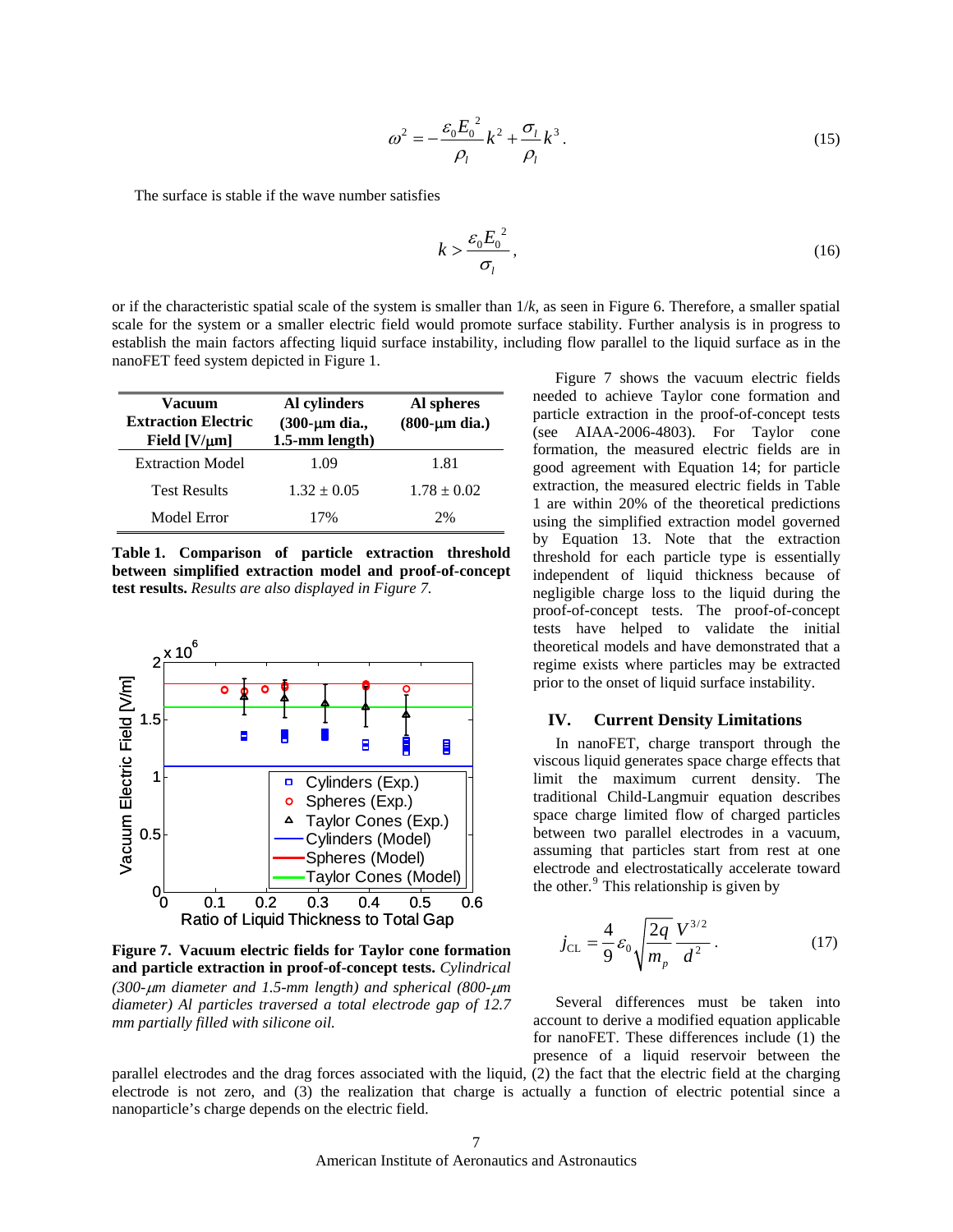Consider the case of parallel electrodes infinite in extent in the *x-* and *y*-directions. From charge conservation, the current density must be constant in the axial direction, or

$$
j = j_z = qnv = \text{constant} \,. \tag{18}
$$

The electric potential must obey Poisson's equation:

$$
\nabla^2 \varphi = -\frac{qn}{\varepsilon_l}.\tag{19}
$$

Since the nanoparticles rapidly obtain terminal velocity upon lift-off from the charging electrode, a constant velocity assumption can be made such that the nanoparticle velocity for a given nanoFET configuration depends solely on the local electric field. The particle's terminal velocity in the absence of gravitational forces becomes

$$
v = -\frac{q}{\alpha} \frac{d\varphi}{dz},\tag{20}
$$

where the drag factor (SI units of kg/s) is a function of the particle shape and size as well as the inter-electrode gap and dielectric liquid type:

$$
\alpha \equiv \frac{D}{v}.\tag{21}
$$

Poisson's equation thus takes the following form:

$$
\frac{d^2\varphi}{dz^2} = \frac{j\alpha}{\varepsilon_l q \frac{d\varphi}{dz}}.
$$
\n(22)

Assuming that the nanoparticle traverses the liquid layer fast enough such that charge loss to the liquid is negligible, multiplying both sides of Equation 22 by *d*ϕ/*dz* and integrating results in

$$
\frac{d\varphi}{dz} = \left(\frac{2j\alpha}{\varepsilon_l q} z + E_{z=0}^2\right)^{\frac{1}{2}}.
$$
\n(23)

Integrating Equation 23 gives the potential drop across the liquid layer as

$$
V_{l} = \varphi - \varphi_{z=0} = \frac{\varepsilon_{l} q}{3 j \alpha} \left( \frac{2 j \alpha}{\varepsilon_{l} q} z + E_{z=0}^{2} \right)^{\frac{3}{2}}.
$$
 (24)

In the case of a small electric field at the charging electrode's surface compared to the electric field in the electrode gap, the space charge limited current in the viscous liquid is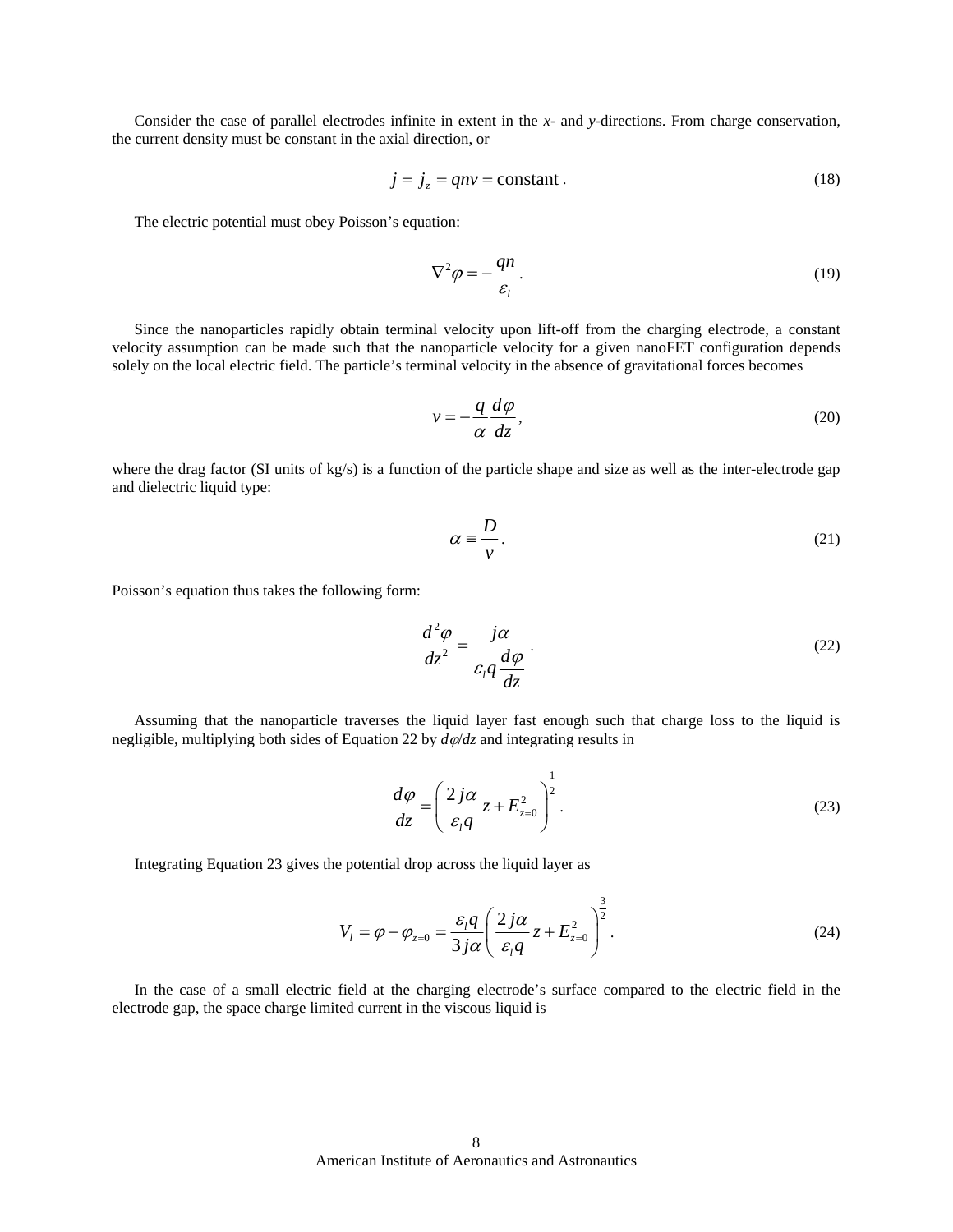

**Figure 8. Ratio of current density in viscous flow case to Child-Langmuir current density.** *Current density decreases with increased drag factor.*

$$
j = \frac{9}{8} \varepsilon_l \frac{q}{\alpha} \frac{V_l^2}{d_l^3}.
$$
 (25)

The ratio of the current density in the case of viscous media to that described by Child-Langmuir law is plotted in Figure 8 with drag factor as a parameter. Due to drag, the current density decreases in comparison to the vacuum case. Thus, a higher electric field may be required to provide the same current density as in a vacuum case. Breakdown of the dielectric liquid must be avoided in upcoming liquid and inter-electrode gap geometry optimization. In addition, space charge effects due to drag leads to a decrease of the electric field at the charging electrode, thus decreasing the charge delivered to the particle. This effect will be studied further in the future.

# **V. Particle Size and Thruster Performance**

 In an electric propulsion system, the specific impulse is directly proportional to the square root of particles' charge-to-mass ratio and is given by

$$
I_{\rm sp} = \frac{1}{g_0} \left( 2V_o \frac{q}{m_p} \right)^{\frac{1}{2}}.
$$
 (26)

 The thrust-to-power ratio is inversely proportional to the square root of particles' charge-to-mass ratio and is given by

$$
\frac{T}{P} = \left(\frac{2}{V_o} \frac{m_p}{q}\right)^{\frac{1}{2}}.
$$
\n(27)

 As nanoparticles are scaled down in size for the nanoFET system, their charge-to-mass ratios scale differently depending on the particle shape.

## **A. Spherical Particles**

 The initial particle charge scales with the square of the particle radius. As the particle travels through the liquid, the final particle charge after accounting for charge loss to the liquid can be determined by

$$
q(t_{\rm ex}) = q_0 \exp\left(-\frac{t_{\rm ex}}{\tau}\right)
$$
  
 
$$
\propto r^2 \exp\left(-\frac{1}{r}\right)
$$
 (28)

where the extraction time, neglecting any interaction time with the liquid surface, can be approximated as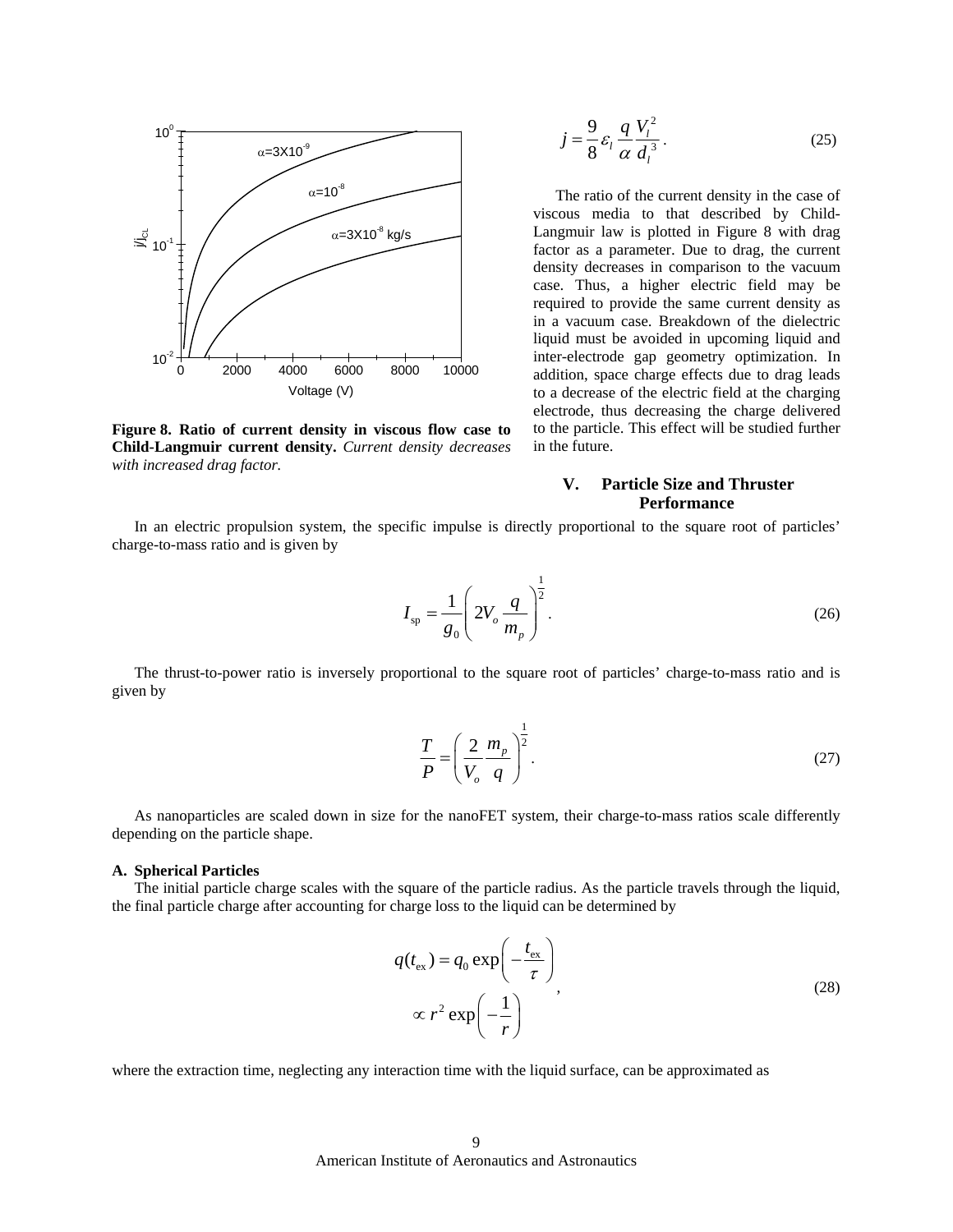$$
t_{\rm ex} \approx \frac{d_l}{v^*}
$$
  
 
$$
\propto \frac{1}{r}
$$
 (29)

Here, the characteristic velocity is set as the particle's terminal velocity, which is quickly reached, in the absence of gravitational forces and charge loss with the liquid:

$$
v^* \equiv \frac{\pi^2}{9} \frac{\varepsilon_l E_l^2}{\mu_l} r
$$
  
 
$$
\propto r
$$
 (30)

The final charge-to-mass ratio scales as

$$
\frac{q(t_{\text{ex}})}{m_p} \propto \frac{1}{r} \exp\left(-\frac{1}{r}\right),\tag{31}
$$

which decreases with smaller particle sizes. Thus, spherical particles of decreasing radii improve the thrust-to-power ratio but decrease the  $I_{sp}$  for a given emitter configuration and accelerating potential. For a fixed emitter geometry, the required electric field to extract particles from the liquid surface increases with decreased particle size. As the particle size decreases, so does its terminal velocity in the liquid. Since the particle now takes longer to traverse the liquid layer, it loses more charge to the surrounding liquid before reaching the surface. Consequently, a larger electric field is needed to extract the particle of reduced charge. To overcome this problem, the liquid thickness must be scaled along with the particle size to reduce the liquid layer transit time.

#### **B. Cylindrical Particles**

 A similar analysis with cylindrical particles follows. As the particle travels through the liquid, the final particle charge after accounting for charge loss to the liquid can be determined by

$$
q(t_{\rm ex}) = q_0 \exp\left(-\frac{t_{\rm ex}}{\tau}\right)
$$
  

$$
\propto \frac{l^2}{\ln(4A)} \exp\left[-\frac{\ln(4A)}{l \ln A}\right],
$$
 (32)

where the aspect ratio is large and given as

$$
A = \frac{l}{2r} \gg 1. \tag{33}
$$

Setting the characteristic velocity as the particle terminal velocity in the absence of gravitational forces and charge loss with the liquid,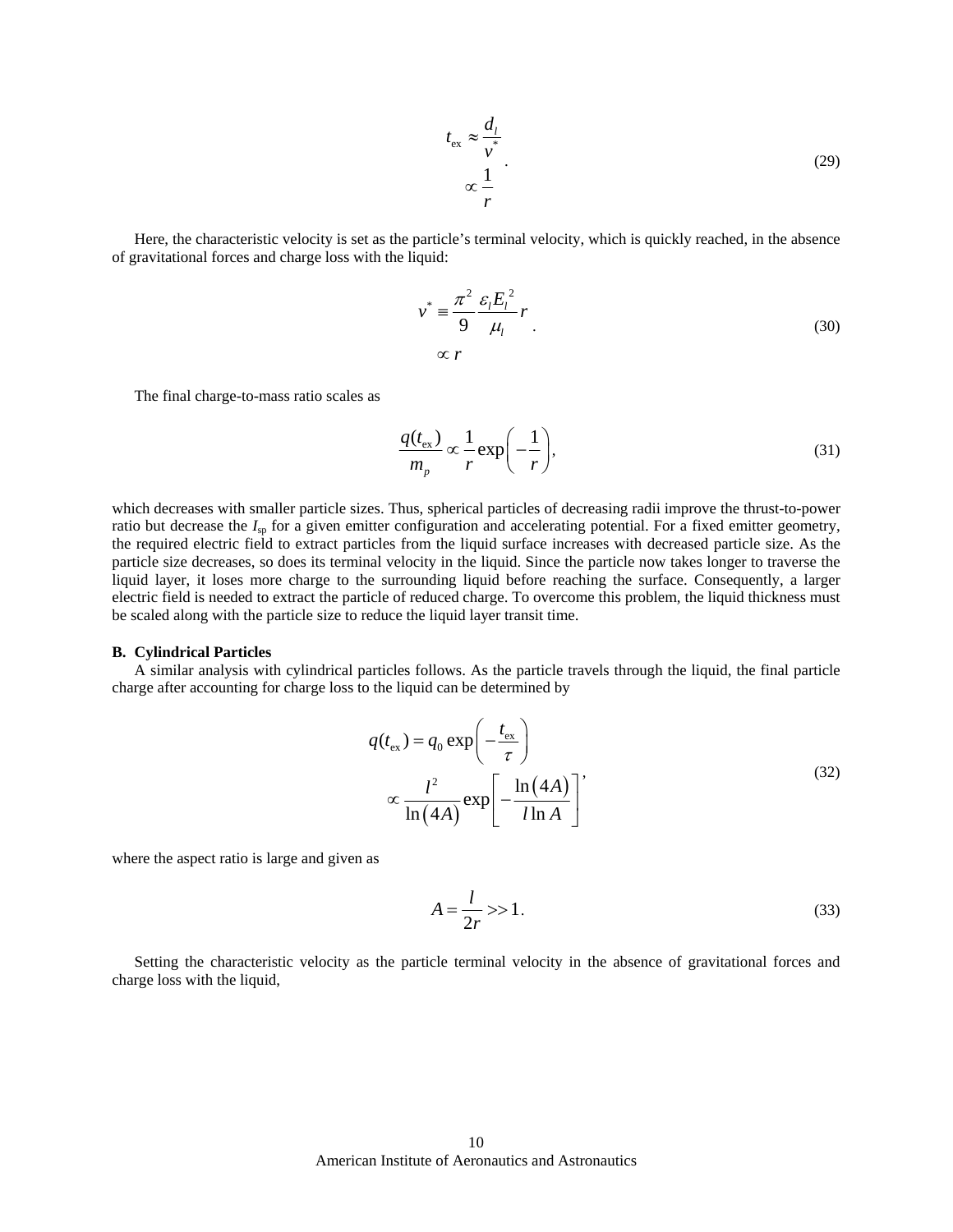

$$
v^* = \frac{1}{2} \frac{\varepsilon_l E_l^2}{\mu_l} \frac{l \ln A}{\ln(4A)}
$$
  
 
$$
\propto \frac{l \ln A}{\ln(4A)}
$$
 (34)

the final charge-to-mass ratio scales as

$$
\frac{q(t_{\rm ex})}{m_p} \propto \frac{A^2}{l \ln(4A)} \exp\left[-\frac{\ln(4A)}{l \ln A}\right], \tag{35}
$$

which decreases with shorter cylinders but increases with longer aspect ratios. For a given emitter configuration and accelerating potential, a higher  $I_{\rm{sp}}$  can be achieved by increasing the cylindrical particle aspect ratio. As in the case of the spherical particles, liquid thickness should be

scaled down along with the particle length to reduce charge loss to the liquid during particle transport to the surface. Results from numerical simulations based on small cylindrical particles for the proof-of-concept tests are shown in Figure 9.

## **C. Thruster Performance**

By adjusting the nanoparticle size, an enormous range of  $I_{sp}$  may be achieved at high efficiencies. Figure 2 shows the nanoFET system potentially spanning an  $I_{\rm SD}$  range of 100 to 10,000 s at greater than 90% thrust efficiency with three types of carbon nanotube particles. Inefficiencies in the nanoFET system are due to (1) viscous drag in the liquid, (2) charge loss to the liquid, (3) particle impingement on the MEMS gates, and (4) beam defocusing. The last two sources of inefficiencies are dependent on the MEMS gate design, $^{10}$  $^{10}$  $^{10}$  but the impact of the first two sources of inefficiencies may be lessened by reducing the liquid thickness.

# **VI. Conclusions & Future Work**

Preliminary models for particle charging, transport, and extraction along with liquid surface instability have been developed for the nanoFET system. These models have been validated by initial proof-of-concept tests for submillimeter-sized particles and are in the process of being extended to the nanoparticle scale. Work is currently continuing on refining the understanding of the electrode adhesion force for nanoparticles, liquid surface instability in zero-g, and the physics of particle extraction through a liquid surface. Optimization of nanoFET's performance based on geometric configurations as well as particle and liquid properties are also on-going.

#### **Acknowledgments**

This project is funded by a Phase 1 grant (NAS5-03110/07605-003-051) from the NASA Institute for Advanced Concepts and supported by a National Defense Science and Engineering Graduate Fellowship. Thanks to Matthew Forsyth at the University of Michigan for helping to construct the experimental setup being used to validate the initial theoretical models.

## **References**

1 Musinski, L., Liu, T., Gilchrist, B., Gallimore, A., and Keidar, M., "Scalable Flat-Panel Nano-Particle MEMS/NEMS Thruster," IEPC-2005-176, 29th International Electric Propulsion Conference, Princeton, NJ, 31 October – 4 November 2005. 2

 Chesta, E., Nicolini, D., Robertson, D., and Saccoccia, G., "Experimental Studies Related to Field Emission Thruster Operation: Emission Impact on Solar Cell Performances and Neutralization Electron Backstreaming Phenomena," IEPC-2003- 102, 28th International Electric Propulsion Conference, Toulouse, France, 17-20 March 2003.

 Musinski, L., Liu, T., Gilchrist, B., Gallimore, A., and Keidar, M., "Nanoparticle Electric Propulsion: Experimental Results," AIAA-2006-4803, 42nd Joint Propulsion Conference, Sacramento, CA, 9-12 July 2006.

**Figure 9. Vacuum extraction field simulations with small cylindrical particles.** *The required extraction field decreases with larger particle radii and larger aspect ratios.*